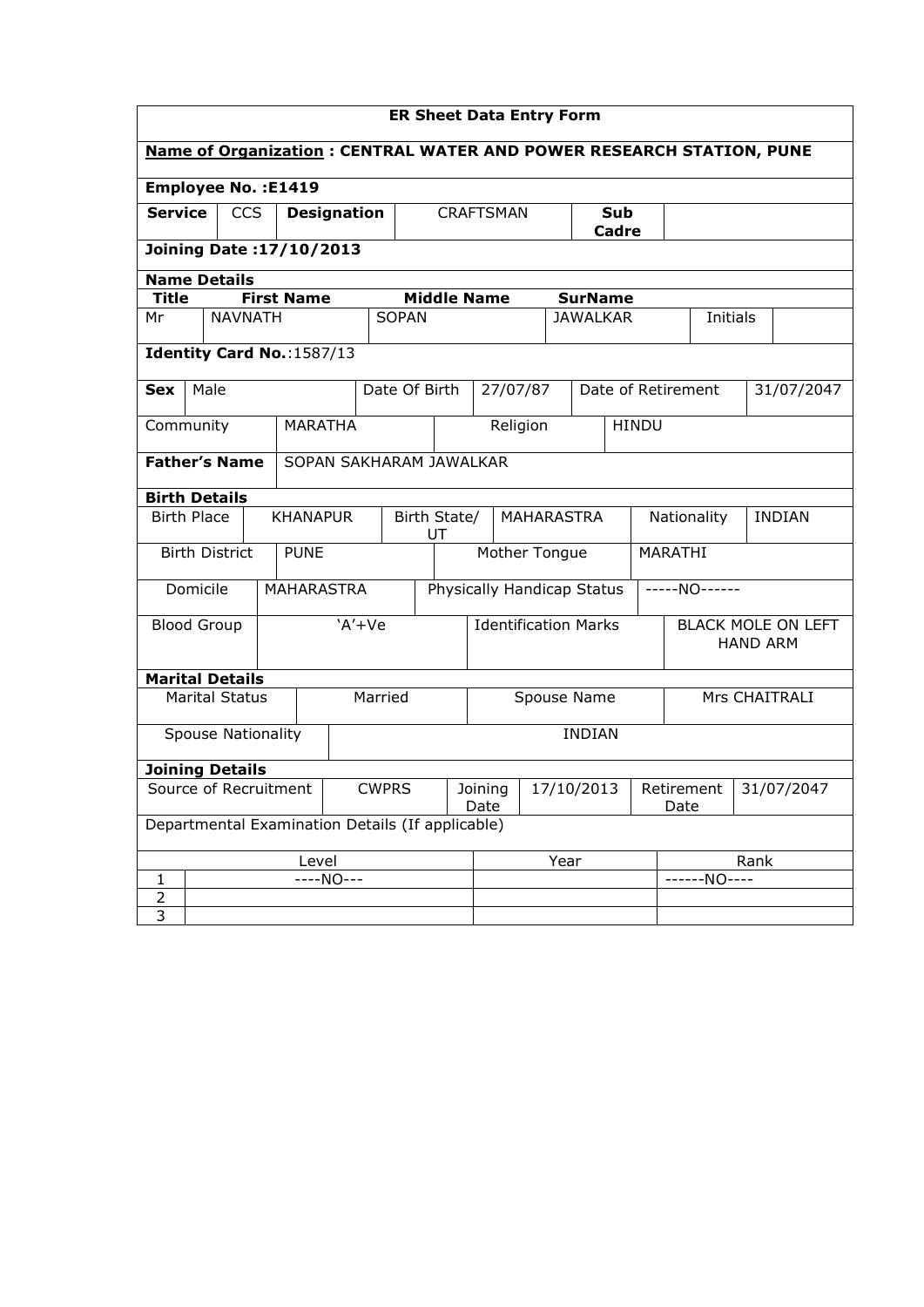| Remarks (if any)   |                  |            |              |              |
|--------------------|------------------|------------|--------------|--------------|
|                    |                  |            |              |              |
| Languages known    |                  |            |              |              |
|                    |                  |            |              |              |
|                    | Name of Language | Read       | <b>Write</b> | <b>Speak</b> |
|                    |                  |            |              |              |
| Indian Languages 1 | MARATHI          | <b>YES</b> | <b>YES</b>   | <b>YES</b>   |
| Known              |                  |            |              |              |
| $\overline{2}$     | <b>HINDI</b>     | <b>YES</b> | <b>YES</b>   | <b>YES</b>   |
|                    |                  |            |              |              |
| 3                  | <b>ENGLISH</b>   | <b>YES</b> | <b>YES</b>   | <b>YES</b>   |
|                    |                  |            |              |              |
| $\overline{4}$     |                  |            |              |              |
|                    |                  |            |              |              |
| 5                  |                  |            |              |              |
|                    |                  |            |              |              |
|                    |                  |            |              |              |
| Foreign Languages  | ------NO-----    |            |              |              |
| Known              |                  |            |              |              |
| $\overline{2}$     |                  |            |              |              |
|                    |                  |            |              |              |
| 3                  |                  |            |              |              |
|                    |                  |            |              |              |

## Details of deputation (if applicable)

| Name of the Office | Post held at that<br>time in parent office | Name of post<br>(selected for<br>deputation |       | Period of deputation |
|--------------------|--------------------------------------------|---------------------------------------------|-------|----------------------|
|                    |                                            |                                             | Since | From                 |
| ---NO---           |                                            | ----NO---                                   |       |                      |

## Details of Foreign Visit

| SI.<br>No. | Place of Visit | Date of<br>visit | Post held at<br>that time | Whether it  <br>is a<br>personal or<br>official visit | Details of visit |
|------------|----------------|------------------|---------------------------|-------------------------------------------------------|------------------|
|            | -----NO---     |                  | $---NO---$                |                                                       |                  |

## Transfer/Posting Detail (if applicable)

| Place       | Period of posting |      |  |  |  |  |
|-------------|-------------------|------|--|--|--|--|
|             | Since             | From |  |  |  |  |
| -----NO---- | -----NO---        |      |  |  |  |  |